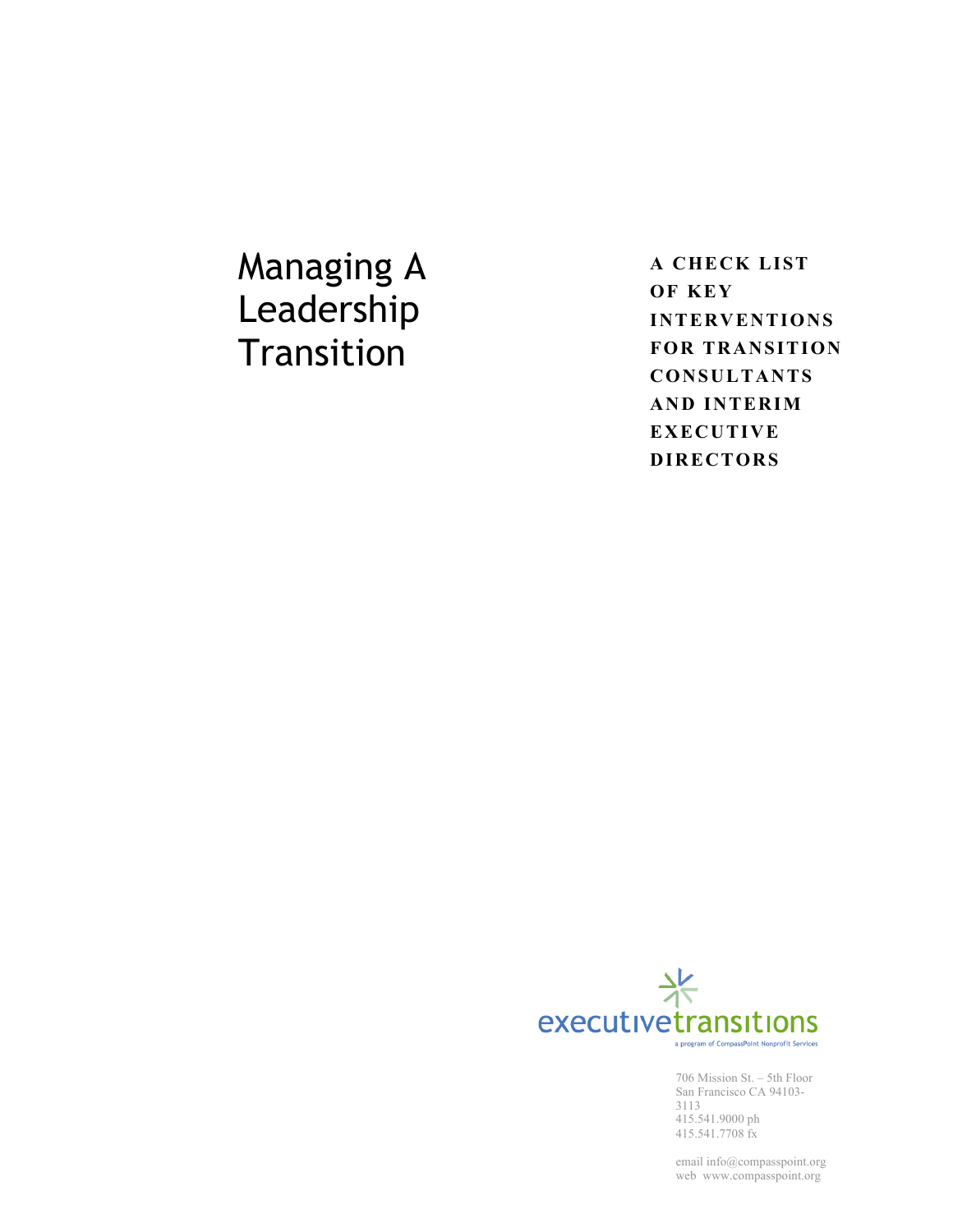



This checklist is meant as a guide for the strategies of Interim Executive Directors and Transition Consultants who are working with clients of the *Executive Transitions* program at CompassPoint Nonprofit Services. It was developed by a committee of veteran executives and consultants who had worked with *Executive Transitions* clients over the first two years of the program.

A major strategic concept underpins the interventions listed:

- 1. The chances for a successful tenure by an agency's new CEO are optimized if careful attention is given both to "change" techniques (candidate recruitment and proper departure rituals for the resigning ED, for example) and to techniques for helping all stakeholders through the psychological "transition" that lags behind all objective change events. Skipping over key change steps or transition steps can lead to serious difficulties for the agency's enterprises and its newly hired executive director.
- 2. Using the language of William Bridges, there are three major phases to an executive transition: ending, neutral zone, and beginning. There are interventions specific to managing each phase.

The suggested interventions are organized with these concepts in mind. They are split out by transition phase, and within each phase there are interventions related to change activities and to transition needs.

It should be noted that the phases are overlapping as a change unfolds; the three phases do not have discrete endings. For instance, transition activities relating to the departure of the former executive can be still be occurring after the beginning of the new executive.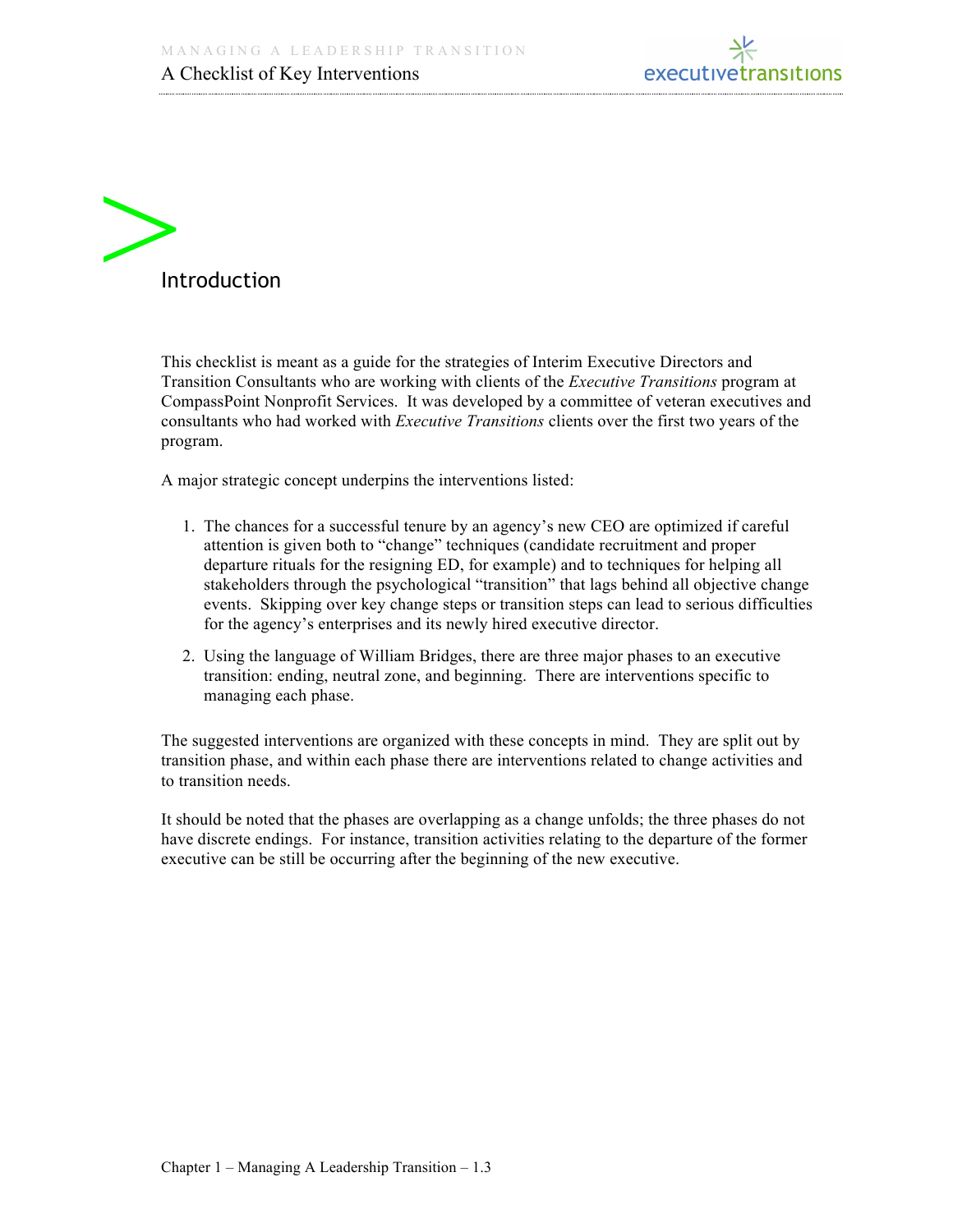

# $\sum_{\text{Pr}}$ Prologue

#### **ROLES & RESPONSIBILITIES**

\_\_\_Formation by the Board of the Transition Committee to oversee all change and transition work

\_\_\_Designation of staff transition roles that ensure full staff

input and involvement in the change and transition process

Recruitment of Interim ED, if needed, from

among current managers or from among external candidates

\_\_Clarification of division of roles between Interim ED and Transition

Consultant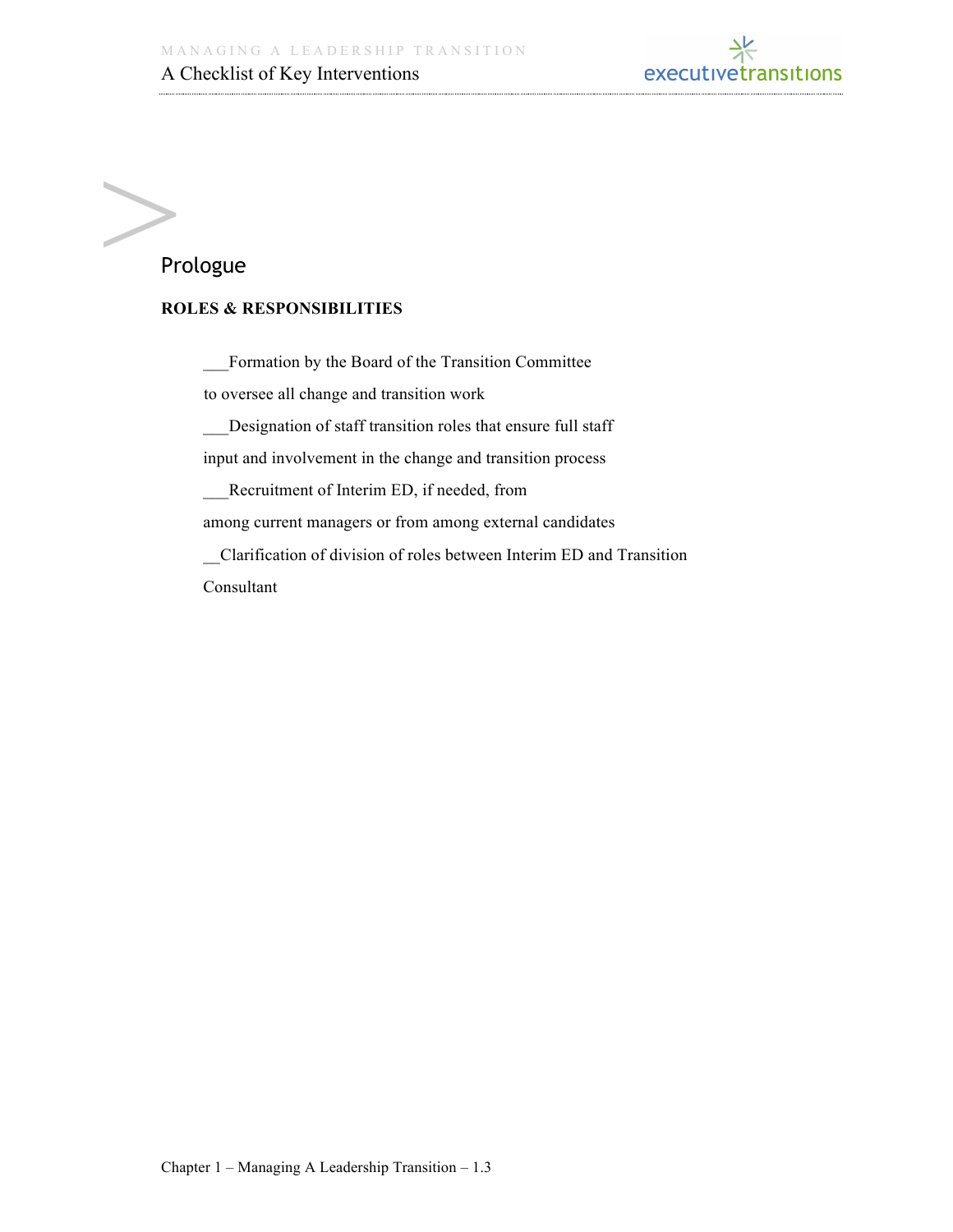



#### **A GOOD ENDING WITH THE DEPARTING ED**

*C H A N G E A C T I V I T I E S* 

*Events, outcome focused, relatively quick* 

Setting a departure date for the executive director (ED)

Defining ED's role in the transition activities, e.g., Transition Committee membership

Establishing the ED's transition plan, e.g., securing a grant for next fiscal year

\_\_\_Conducting goodbye ceremonies

Defining the post-departure role of the ED vis a vis the agency and its Board

#### *T R A N S I T I O N A C T I V I T I ES*

 *Psychological, process-based, gradual. Attending to the inner reorientation process that individuals and teams go through when some change requires them to stop doing things the way they used to and start doing them differently*

- \_\_\_Establishing regular communications between consultant and the ED
- Helping the departing ED focus on new beginnings in his or her career
- \_\_\_Attending to any barriers to ED's letting go
- \_\_\_Acknowledging the legacy & achievements of the departing ED
- Identifying the skills appreciated in the departing ED; acknowledging the losses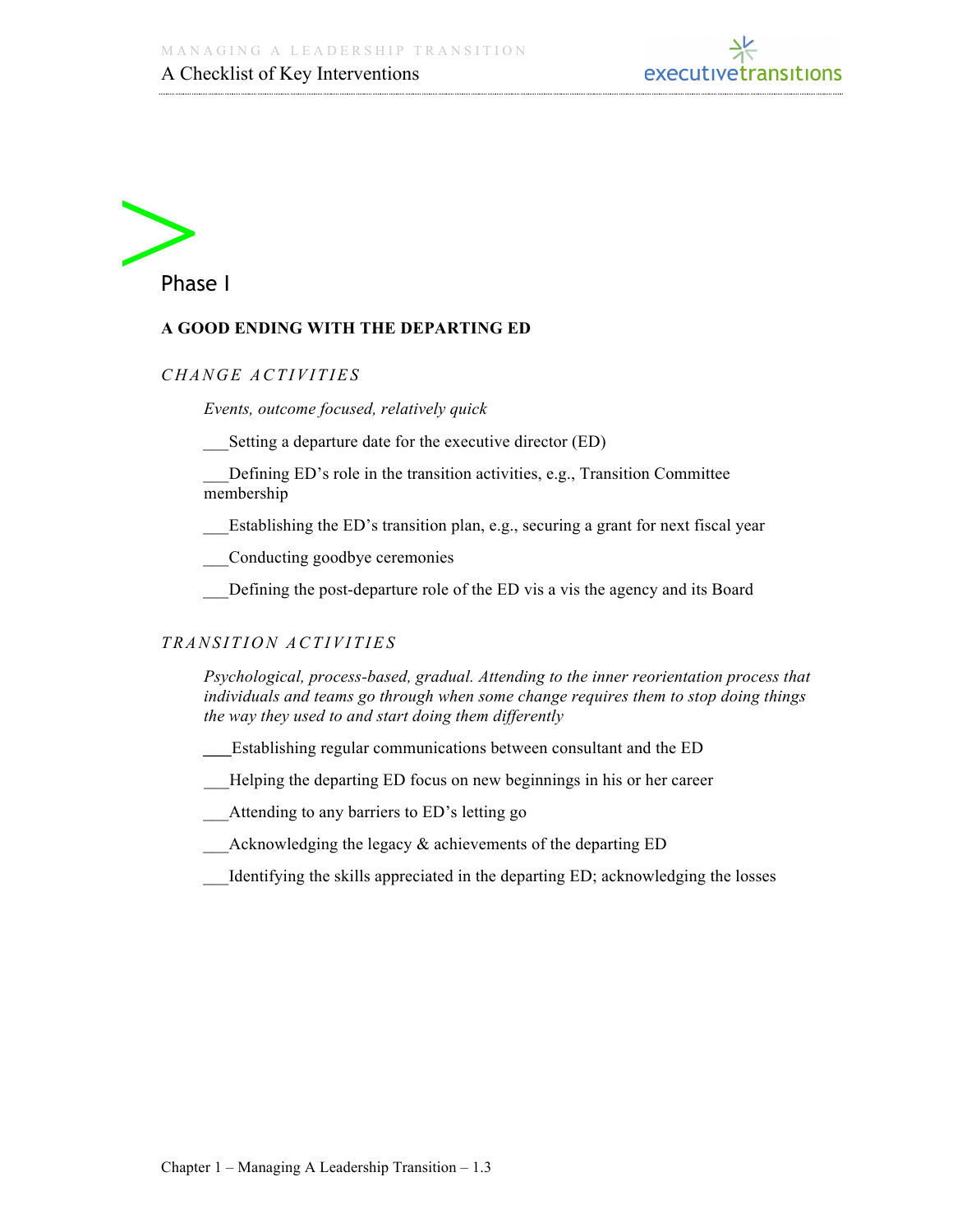

# Pha Phase II

#### **THE NEUTRAL ZONE**

#### *C H A N G E A C T I V I T I E S*

Perform organizational audit to identify:

Strengths & weaknesses

Opportunities & threats

Priority challenges & opportunities

Adequacy of Board oversight & governance

Agency work culture

Agency life cycle

Change goals for interim ED

\_\_\_Create Board development plan *(implementation may be delayed until after new ED starts)*

Attend to interim organizational upgrades

Prepare for ED recruitment

Update the agency vision statement

Identify the major strategic questions for the agency

Draft profile of desired chief executive

\_\_\_Conduct search for next ED

#### *T R A N S I T I O N A C T I V I T I ES*

\_\_\_Acknowledge the instability & chaos inherent in transitions; *create temporary structures and solutions* (Bridges)

\_\_\_Engage the Board and the staff management group in developing the *Transition Management Plan* (Bridges)

Closely engage the staff management group in setting interim procedures  $\&$  rules, e.g. decision making

\_\_\_Communicate profusely with all key stakeholders– staff, funders, volunteers, clients (*2 C's, 4 P's* – Bridges*)*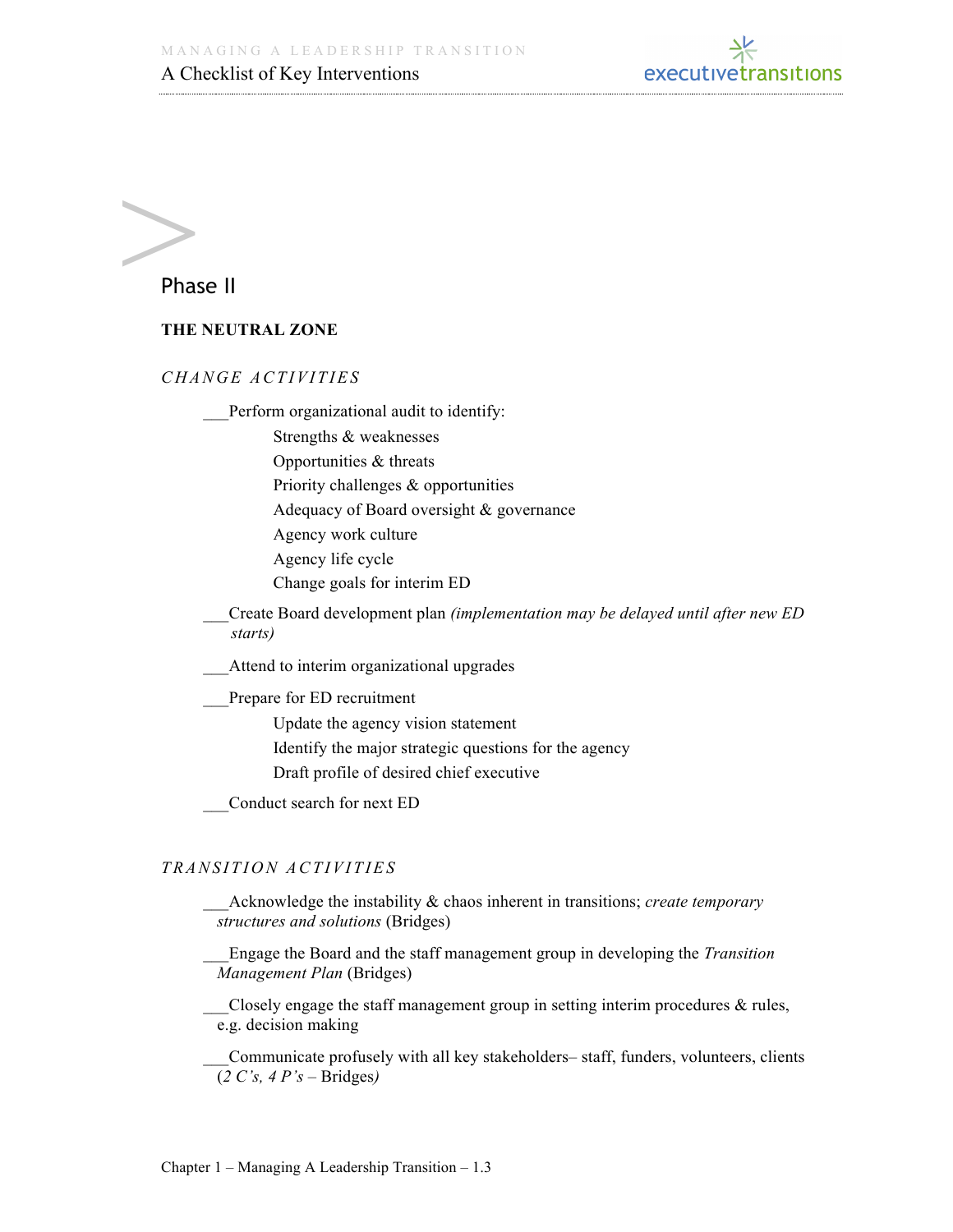

\_\_\_Tap into the creative side of the neutral zone *(Bridges*) Step back, take stock, challenge accepted answers Search situation for clues and messages Solicit new ideas from everyone Encourage experiments If the future doesn't exist, create it Facilitate movement to the new beginning Permit & facilitate grieving the losses Deal with any guilt, resentment, or anxiety that emerge as a result of the

changes

Focus on agency mission & future vision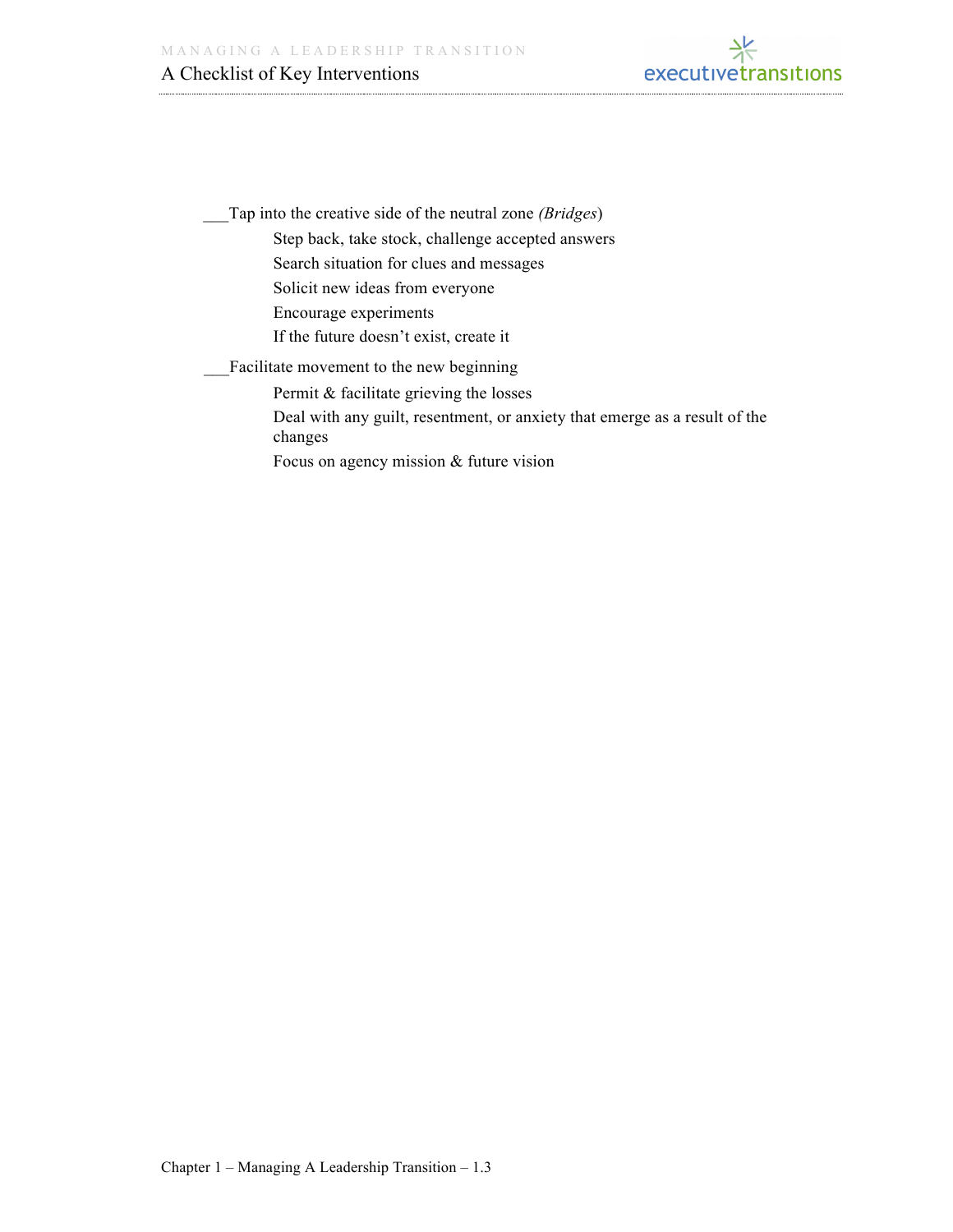



#### **THE NEW BEGINNING WITH THE NEW ED**

#### *C H A N G E A C T I V I T I E S*

- Conduct orientation  $&$  welcoming ceremonies
- Establish Board support & feedback
- Negotiate initial performance goals
- Agree on a performance evaluation protocol
- \_\_\_Create ongoing Board/ED communication patterns
- Plan for ED skill development, especially for first-time ED
	- Set professional development goals
	- Connect with professional support mechanisms
	- Peer group/Coach/mentor
- \_\_\_Celebrate the successful transition; acknowledge accomplishments of all parties
- *Facilitate the new beginning* (Bridges): Develop the strategies for implementing changes necessary for achieving the updated vision & goals
- Become the facilitative leader of the staff management team
- \_\_\_Address challenges identified in organizational audit
- \_\_\_Understand agency work culture and be strategic in making any needed changes
- \_\_\_Connect with stakeholders
- Engage the previous ED and the interim ED as appropriate
- Work with Board to recruit fresh board members

#### *T R A N S I T I O N A C T I V I T I ES*

- Facilitate Board discussion of how it wants to productively team up with the new ED
- Communicate profusely  $-2 C's \& 4 P's$  (Bridges)
- Seek input  $&$  feedback on changes as they are planned  $&$  implemented
- Negotiate on new rules, procedures, boundaries